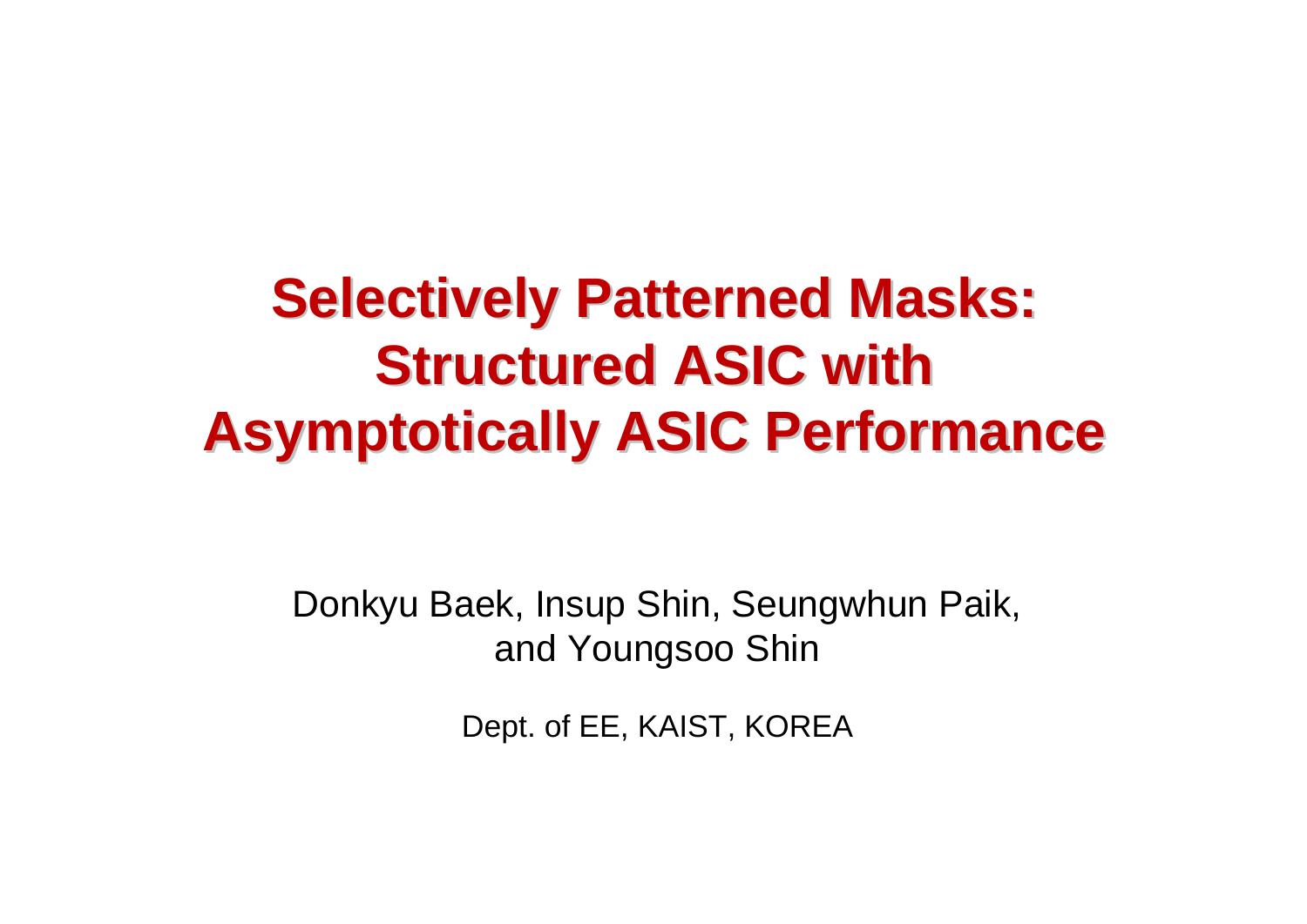### **Outline Outline**

- $\bullet$ **Introduction**
- Selectively patterned masks (SPM)
	- **Concept**
	- Pattern transfer process
	- Analysis: mask cost, throughput
- Structured ASIC using SPM
	- Tile design
	- Logic synthesis
	- Routing architecture
- $\bullet$ Experimental results
- •**Conclusion**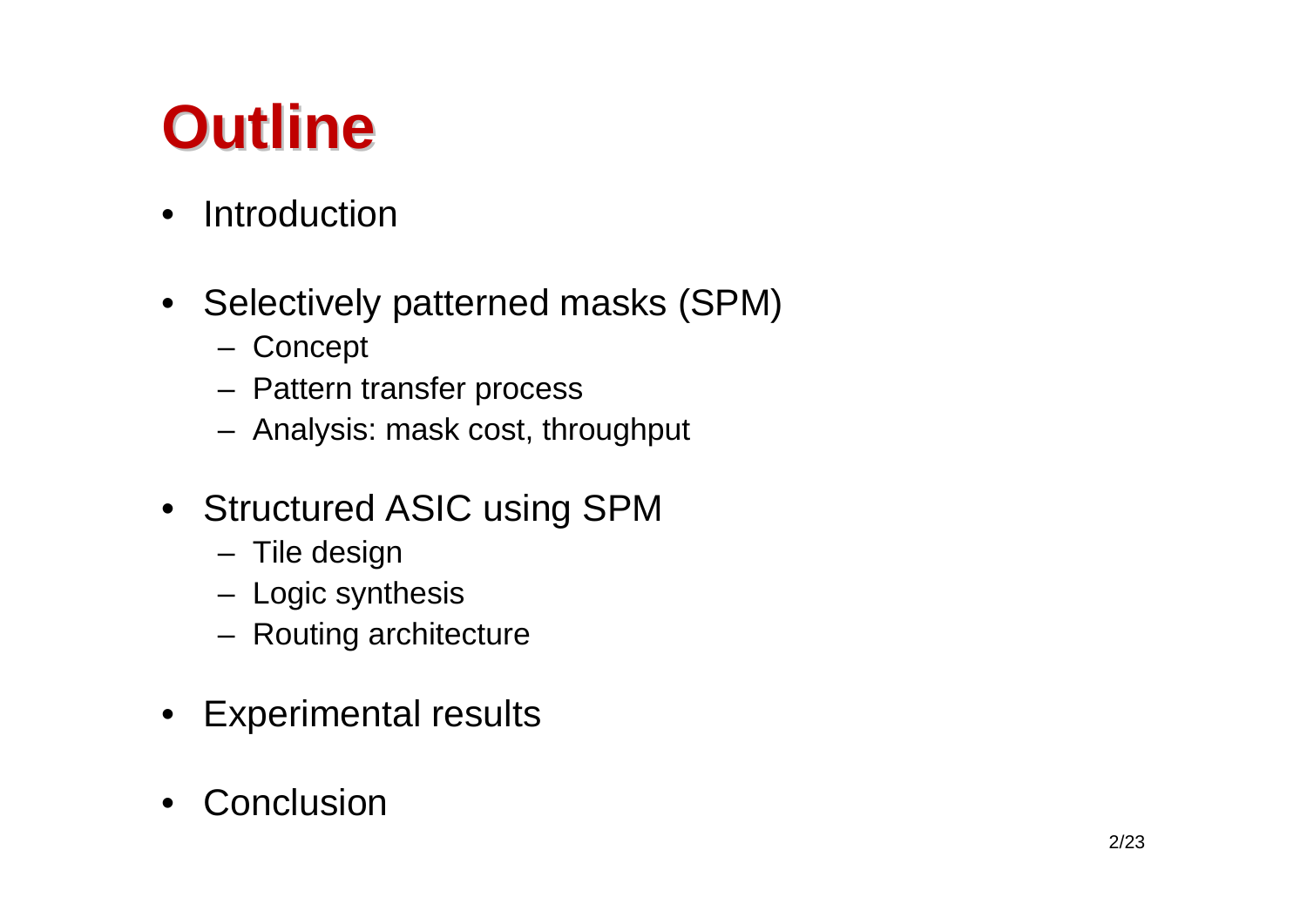### **ASIC Has Been Slowed Down ASIC Has Been Slowed Down**

- •New design starts decrease
- $\bullet$ Global alliance of foundries emerges
- **Increasing mask cost** is one of reasons



 $12$ 

26

40

30

60

34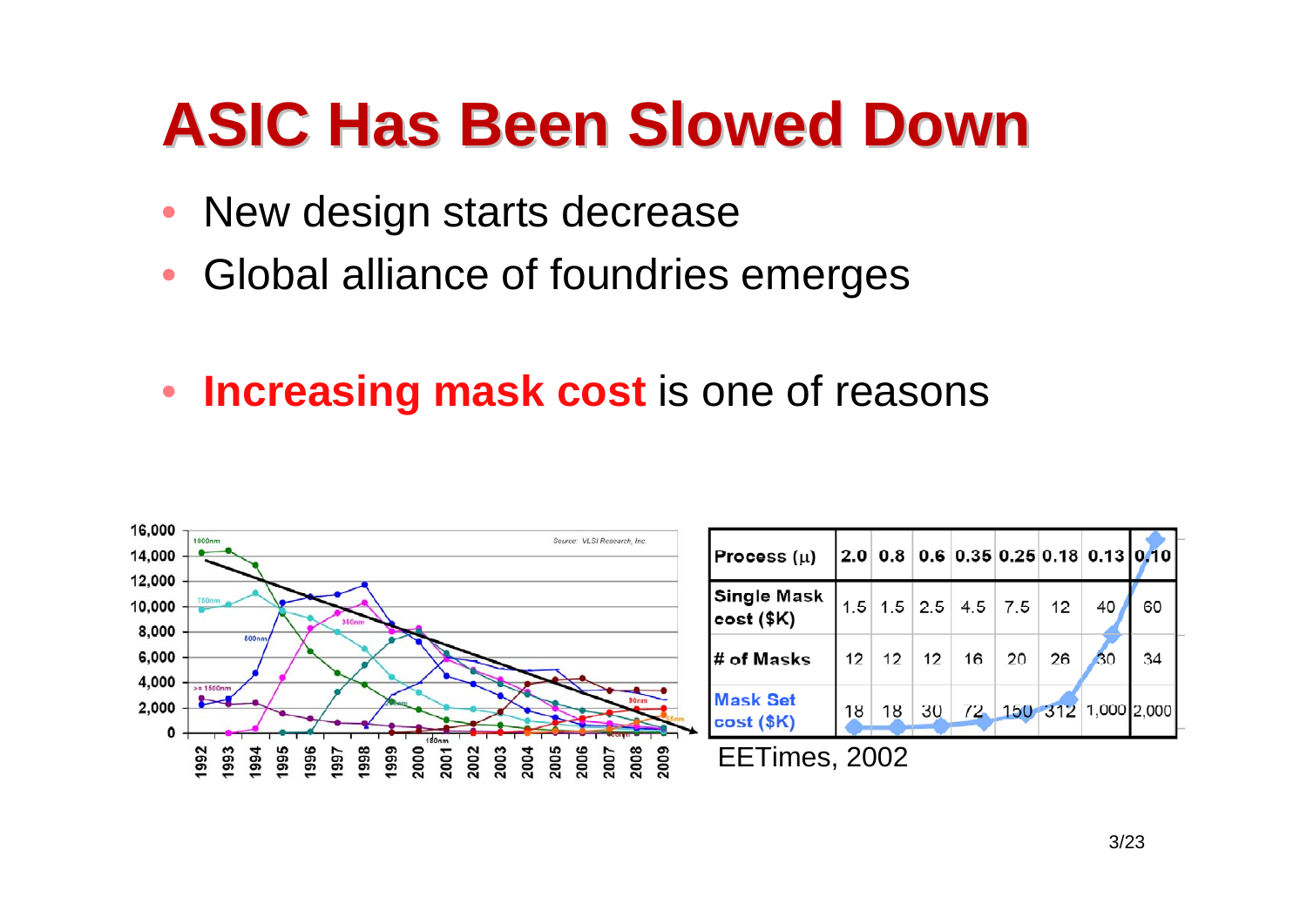### **Structured ASIC**

- $\bullet$ Programmable device: a solution for mask cost
- • Structured ASIC
	- Gate array has evolved into structured ASIC
	- Makes only contact/via masks for programming  $\leftarrow$   $\rightarrow$  all metal and via masks in gate array

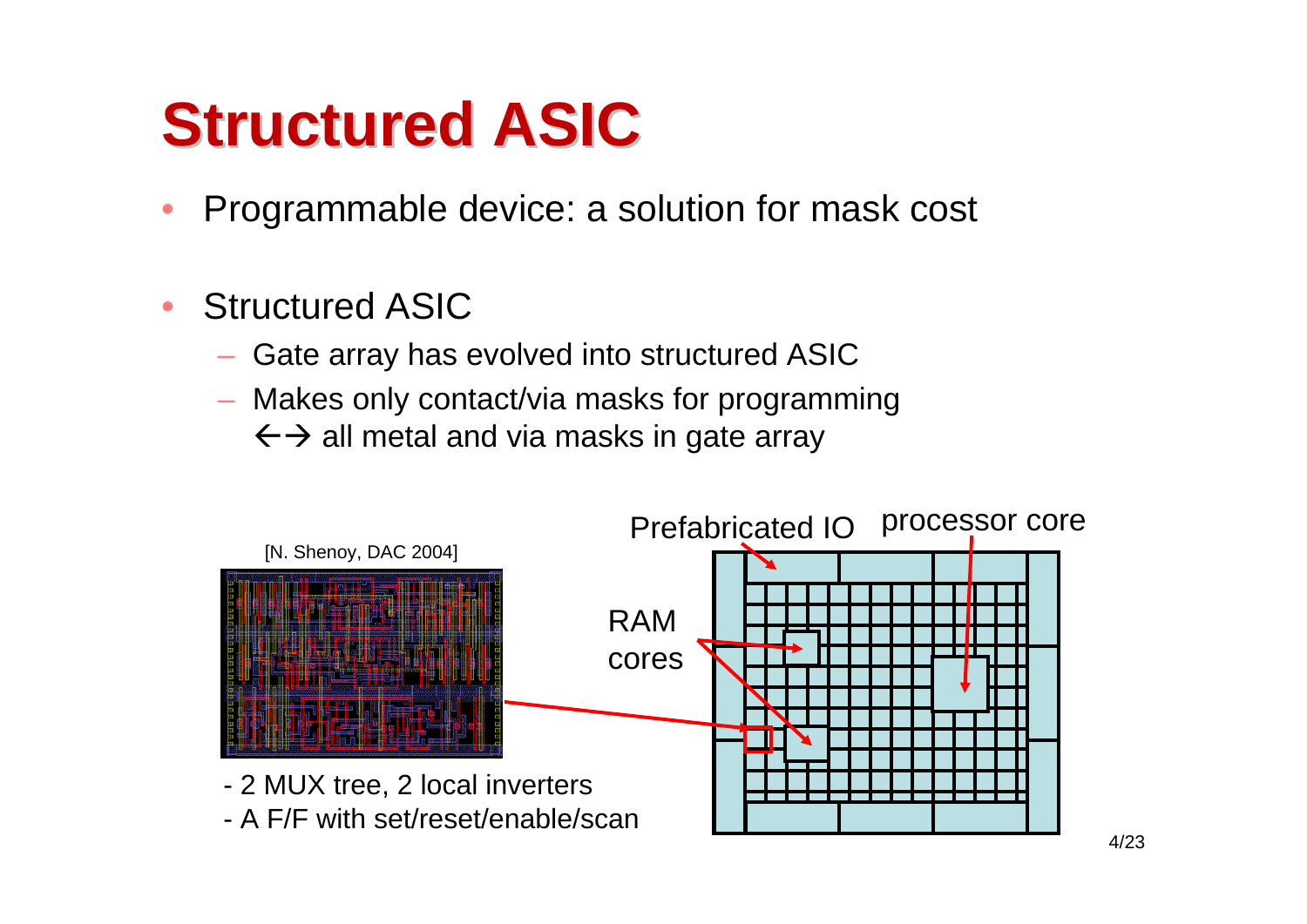### **Structured ASIC**

- •Introduced in 1999
- •Big success was expected
- •Many companies jumped in the business in early 2000
- $\bullet$  Not very successful
	- Not competitive to ASIC **(area: 3 ~ 7 times, delay: 2 ~ 6 times)**

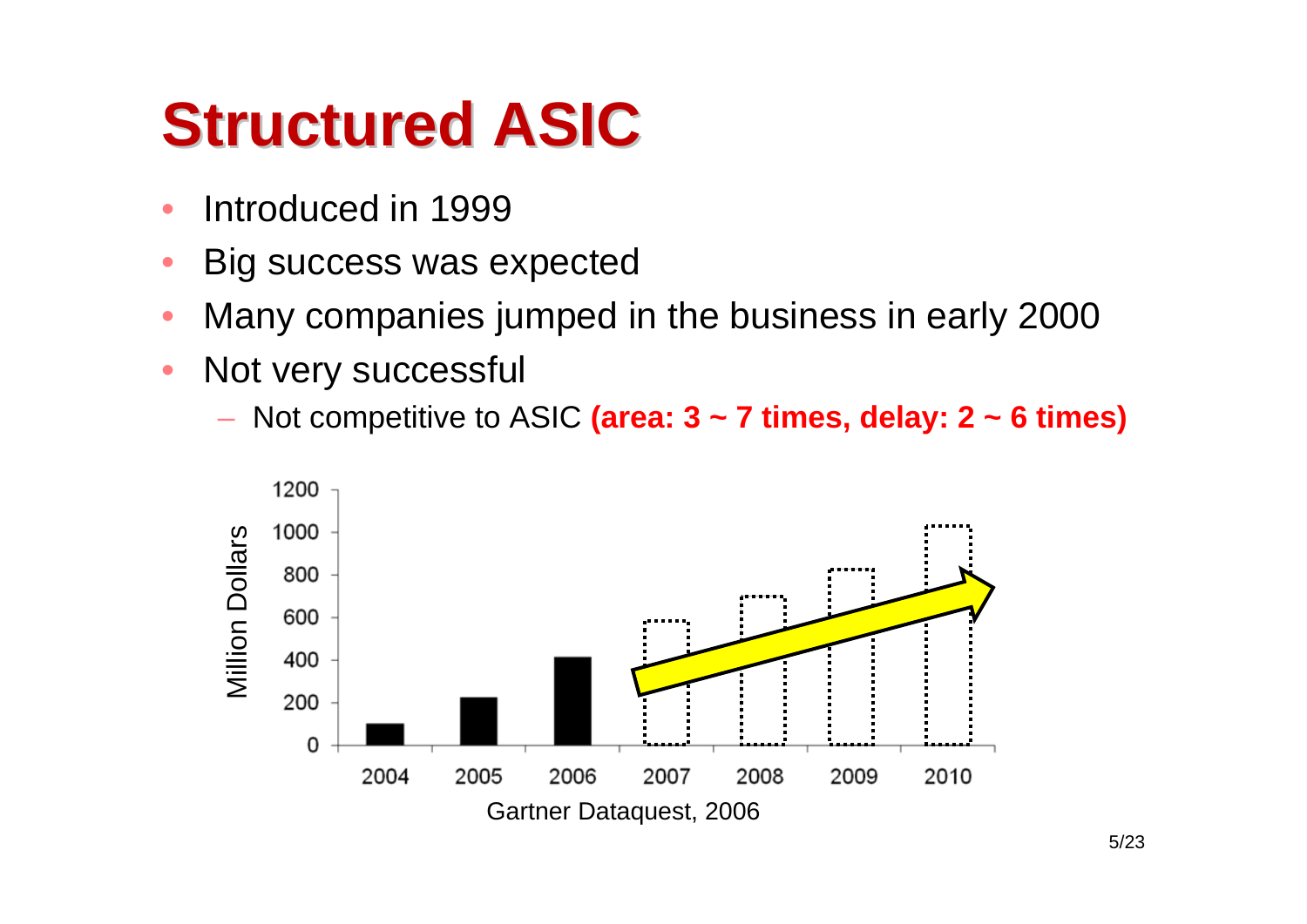### **Structured ASIC**

- Current SA: only one type of "tile"
	- Tile must be designed to implement any logic: too much redundancy
- **Is it possible to have multiple tiles?**
	- Different designs would need different mix of tiles
		- $\rightarrow$  Have to make ALL masks!

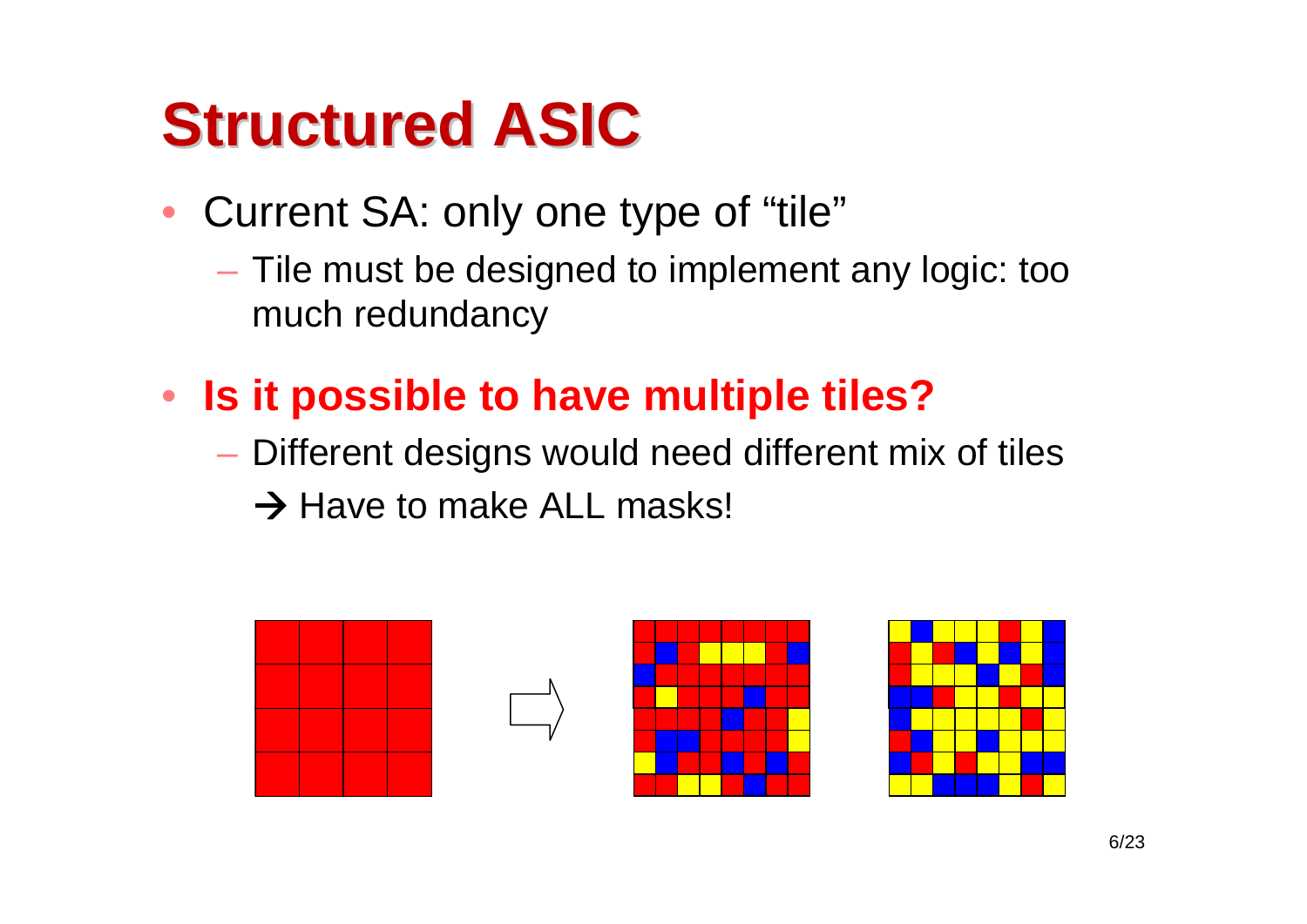### **Selectively Patterned Masks (SPM)**

- • Tile masks: homogeneous just like SA, but more than one tiles
- $\bullet$ **Masking masks:** used to selectively pattern tiles

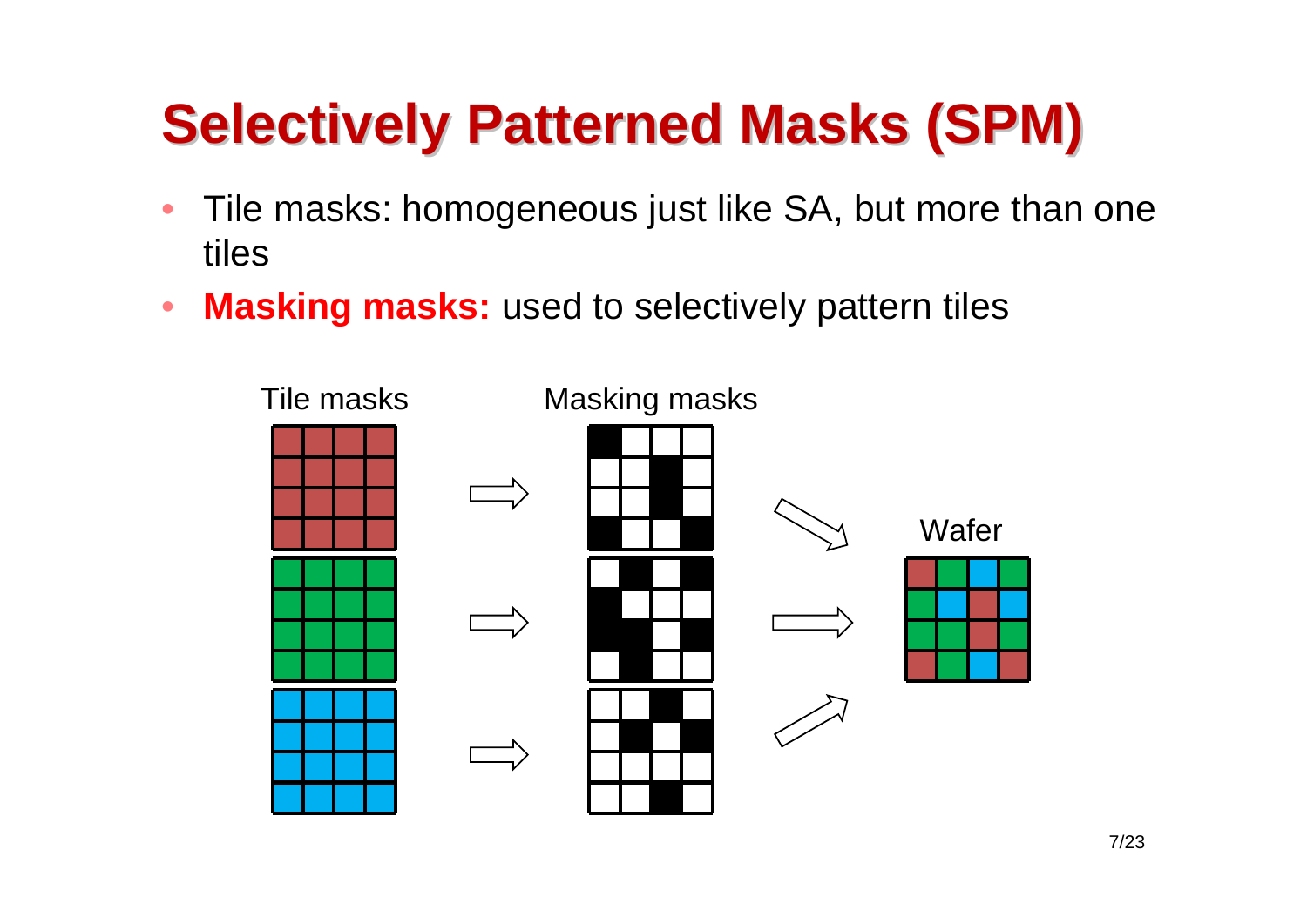### **Selectively Patterned Masks (SPM)**

- • How to selectively pattern? Method I: tile and masking masks together during lithography
- $\bullet$  **But, practical limitation...**
	- Current lithography equipment does not support
	-

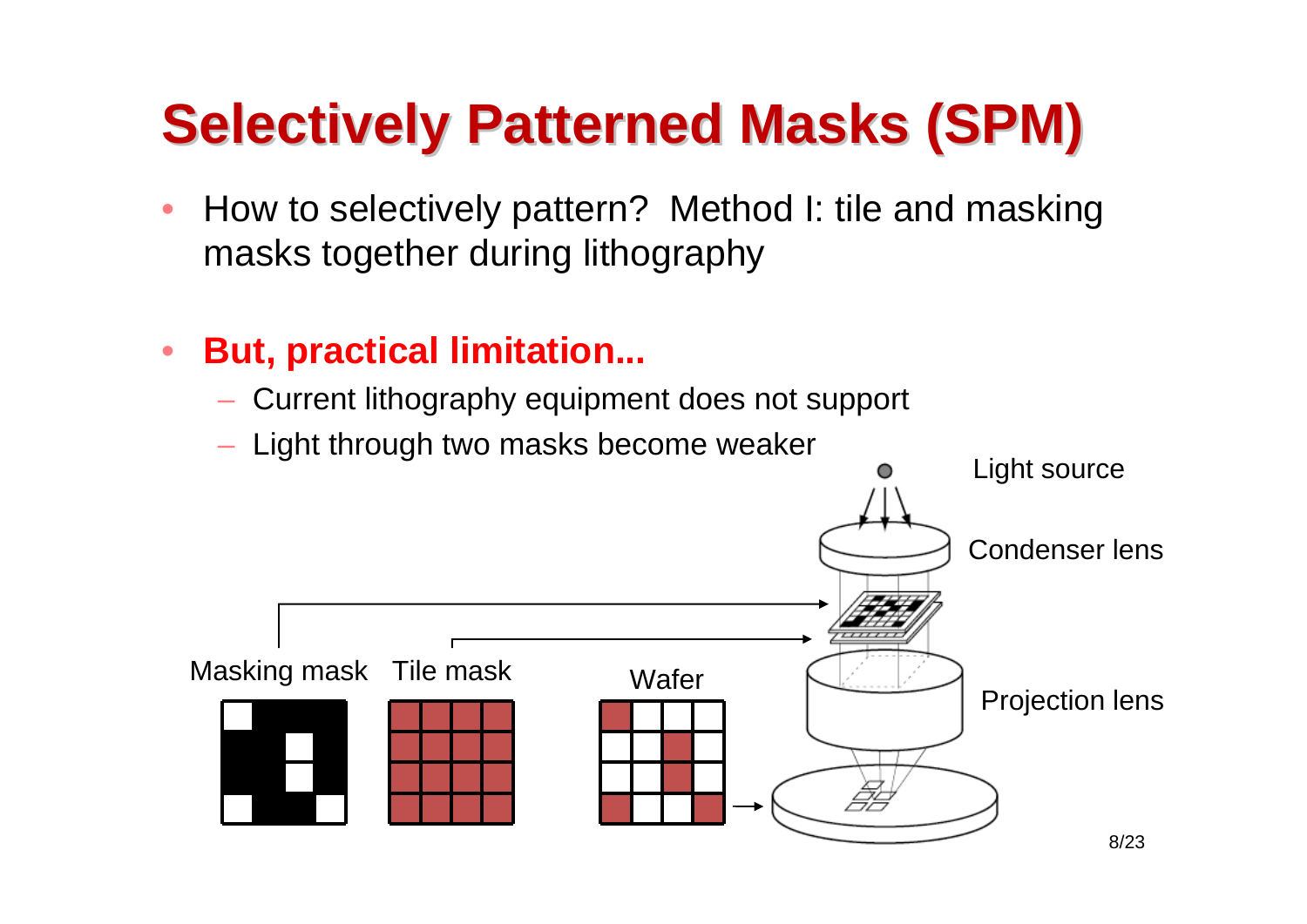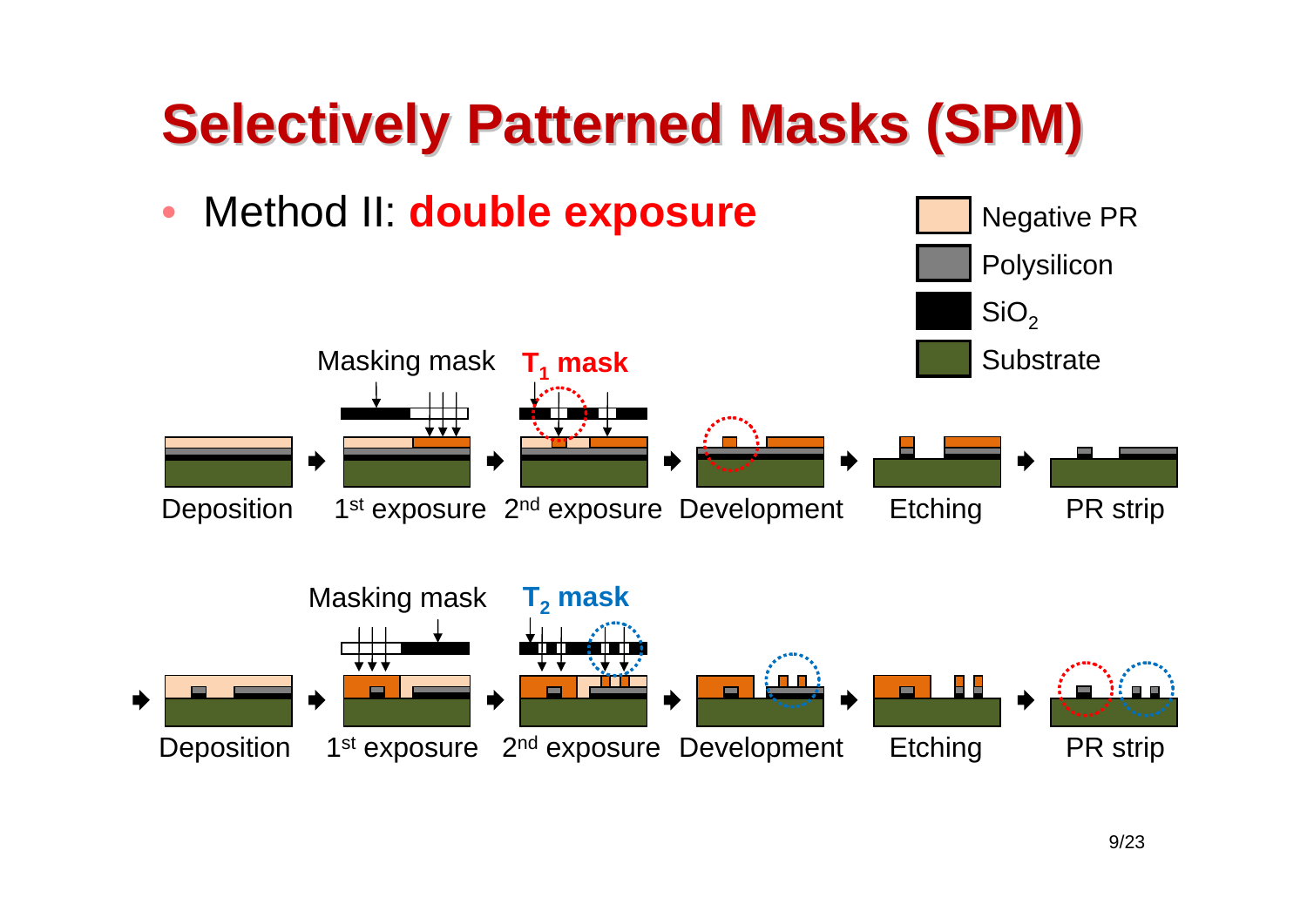### **Mask Design in Double Exposure Mask Design in Double Exposure**

#### $\bullet$ **Boundary margin** to accommodate

Light

- –— Light diffraction
- Mask misalignment

x y

Masking

mask

PR

x ≥ y, x + y ≥ 80

x

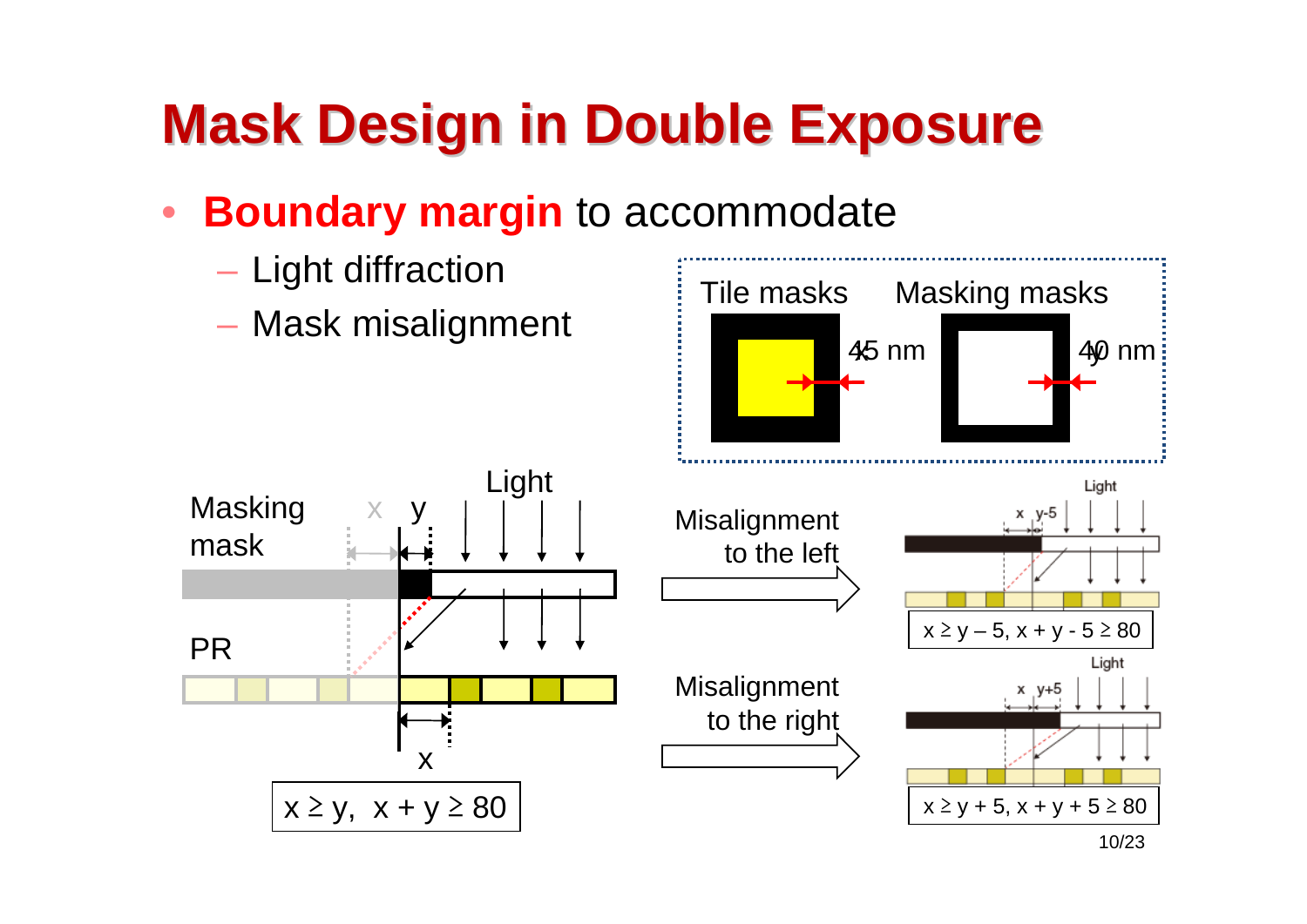### **Structured ASIC Using SPM Structured ASIC Using SPM**

- •**Mask sets, metal masks**: pre-fabricated
- $\bullet$  **Contact/via masks**: fabricated for each design, used to program tiles & make connection
- $\bullet$ **Masking masks**: fabricated for each design, but cheap

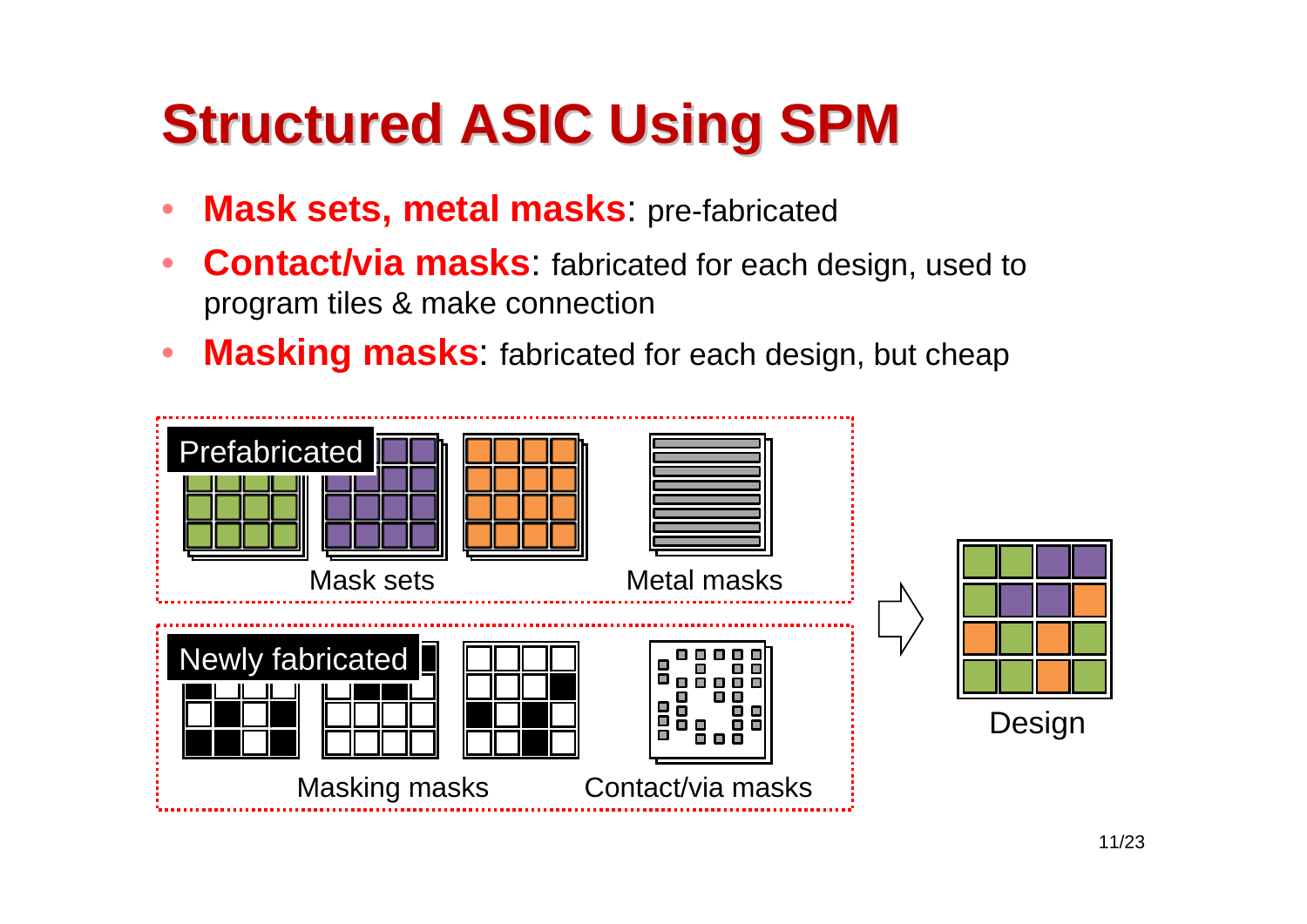# **Analysis of Mask Cost Analysis of Mask Cost**

•Cost model is similar to that of standard SA

|                    | Pre-fabricated          | <b>Newly fabricated</b>                |
|--------------------|-------------------------|----------------------------------------|
| ASIC               |                         | All masks                              |
| <b>Standard SA</b> | I One tile mask set     | Contact & via masks                    |
| <b>SA with SPM</b> | Multiple tile mask sets | Contact & via masks<br>+ Masking masks |

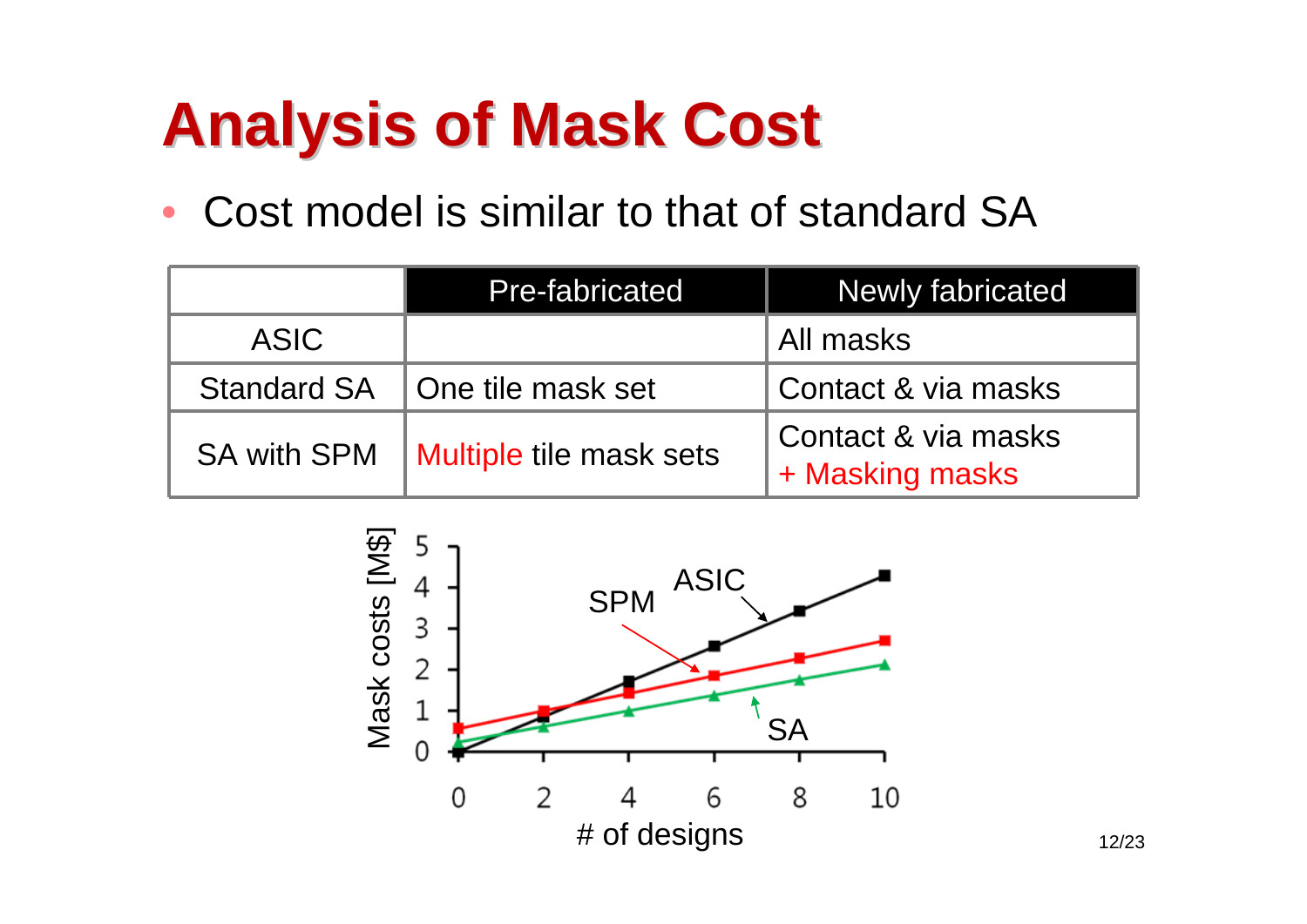### **Analysis of Manufacturing Throughput Analysis of Manufacturing Throughput**

 $\bullet$  Use of masking masks and multiple tiles increase manufacturing time

|                                              | Exposure | <b>Etching</b>         |
|----------------------------------------------|----------|------------------------|
| Standard patterning   One time               |          | l One time             |
| Selective patterning $#$ of tiles $\times$ 2 |          | $\parallel$ # of tiles |

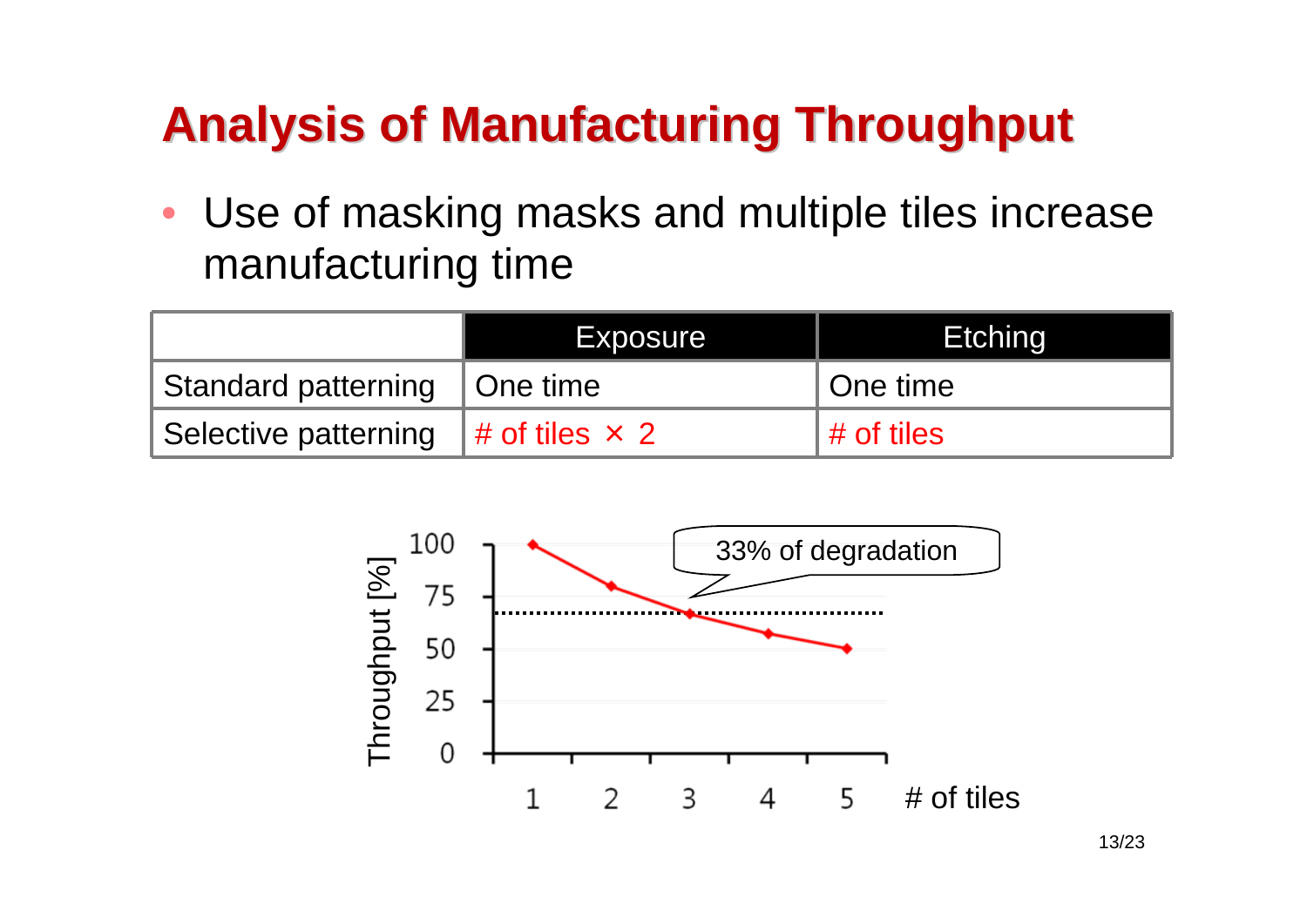# **Structured ASIC Using SPM**

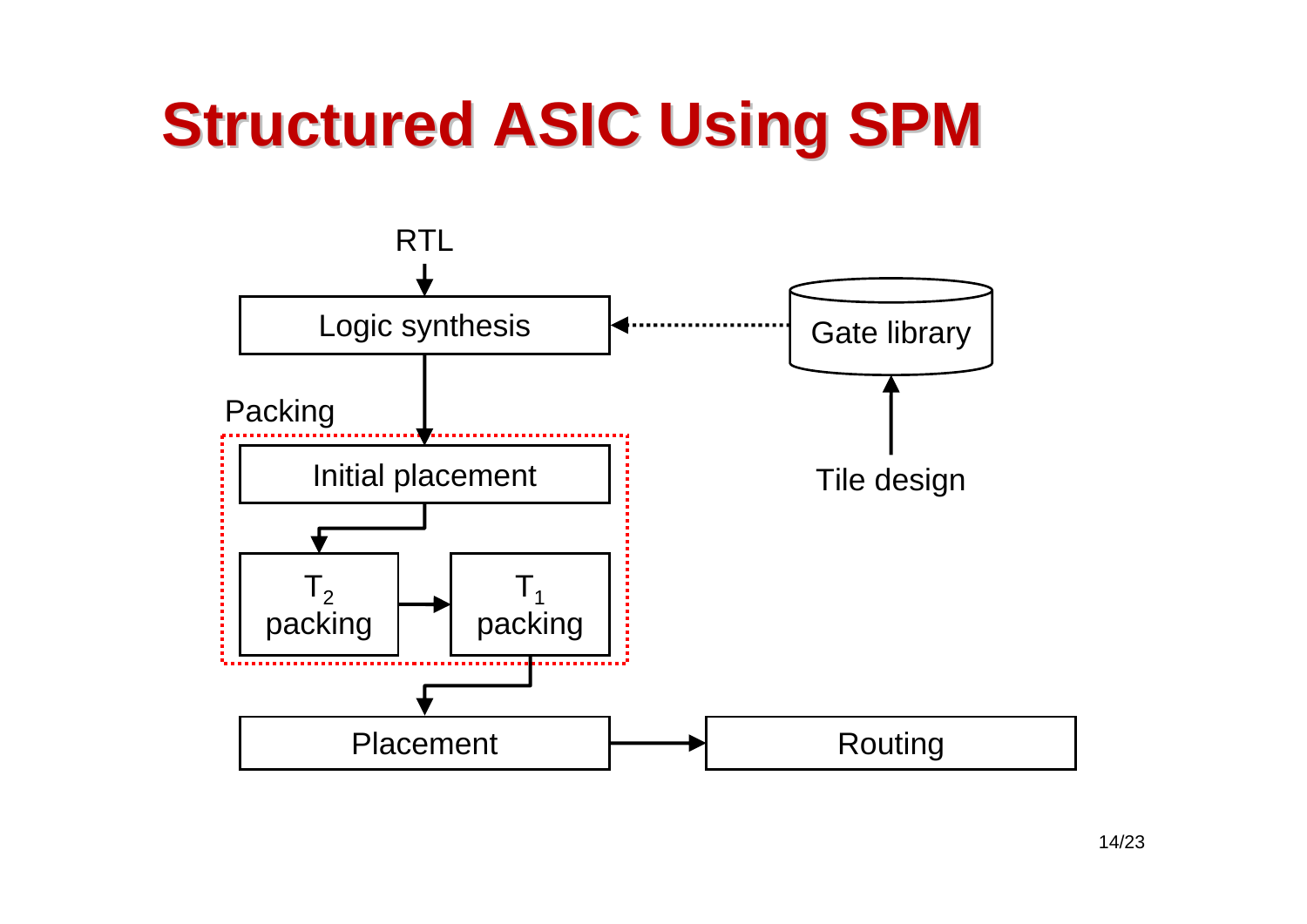# **Tile Design Tile Design**

- $\bullet$  Three tile architectures
	- – $-$  T<sub>1</sub>: three basic logic gates
	- – $-$  T<sub>2</sub>: two complex gates
	- – $-$  T<sub>3</sub>: F/F (with set/reset)

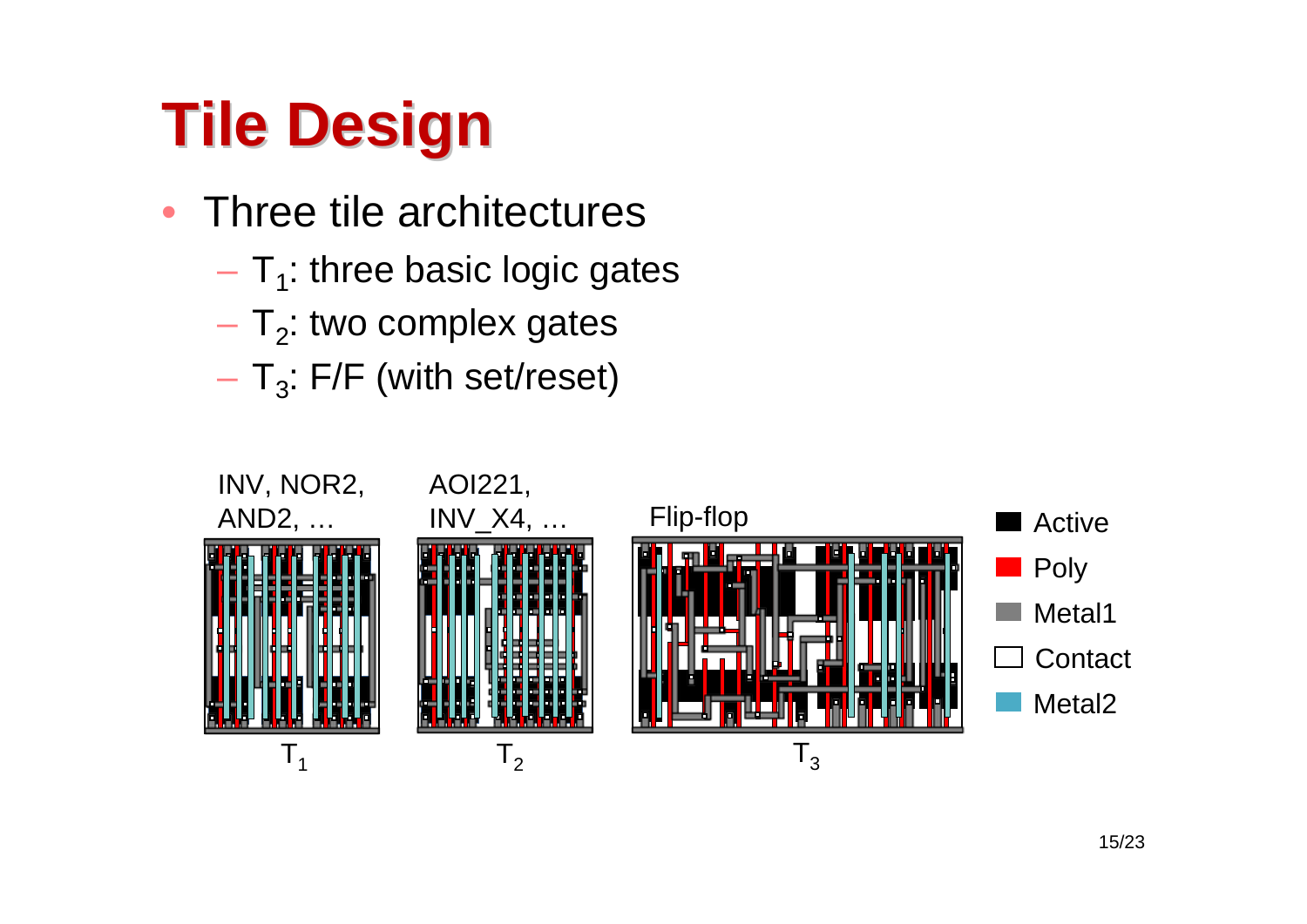# **Logic Synthesis Logic Synthesis**

- •**Gate library**: models each "gate" (NOT tile)
- $\bullet$  **Logic synthesis**
	- 1. Initial netlist is made such that each gate occupies one tile

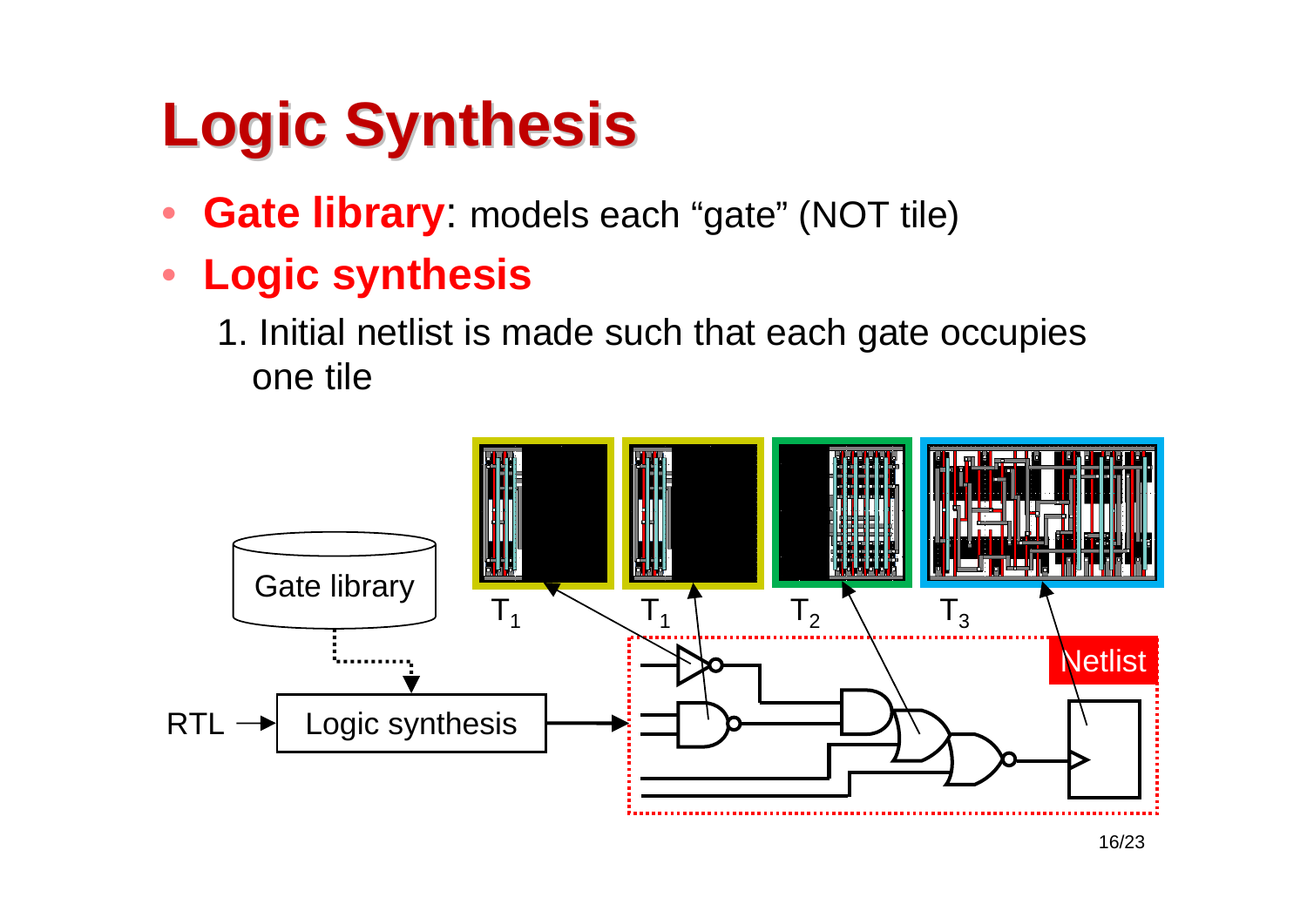# **Logic Synthesis Logic Synthesis**

- 2. Initial placement
- 3. Locate T2  $\rightarrow$  merge with nearest T1



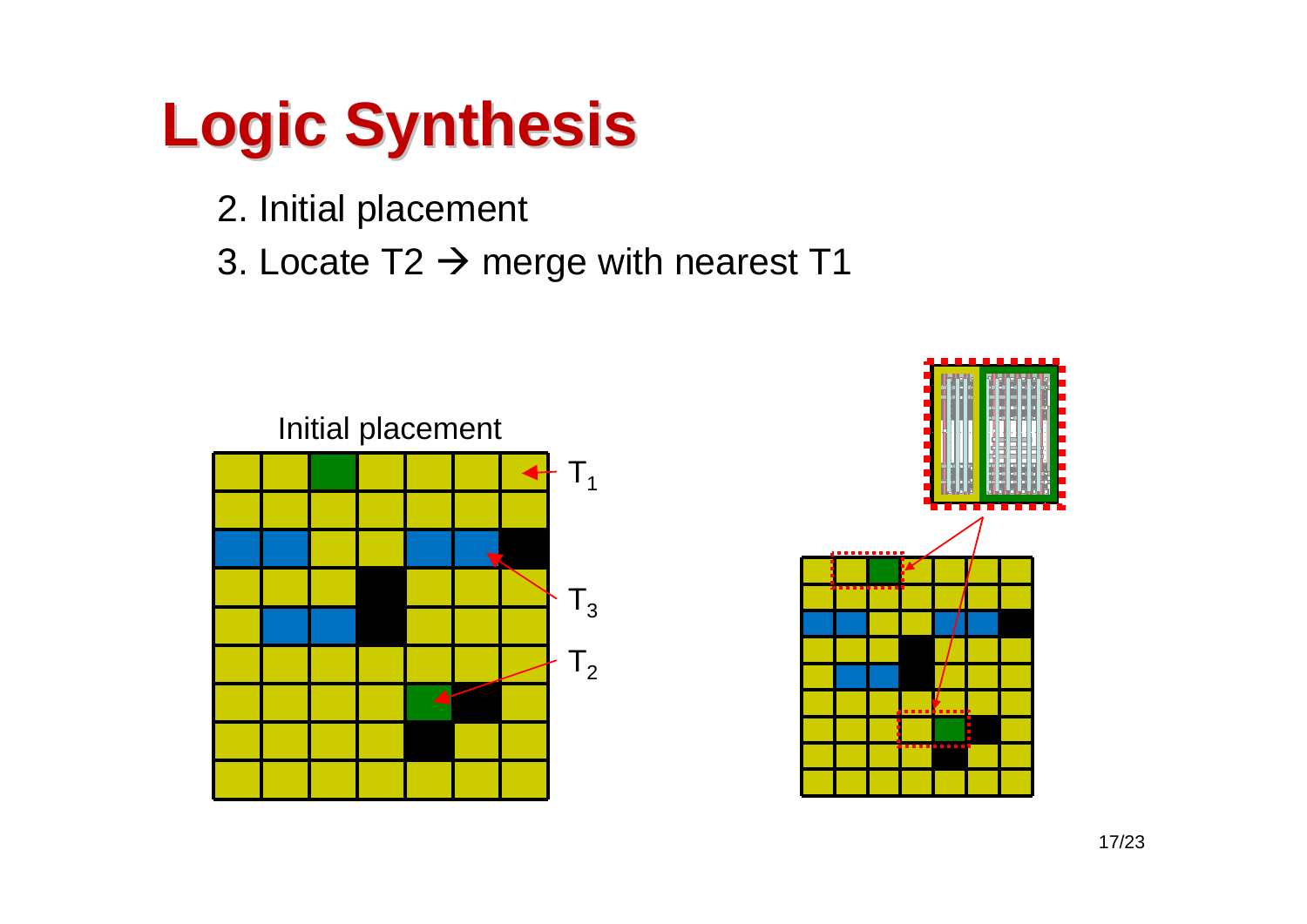# **Logic Synthesis Logic Synthesis**

4. Merge adjacent "three"  ${\sf T_1s}\leftarrow {\sf scan}$  tiles from bottomleft to upper-right of placement

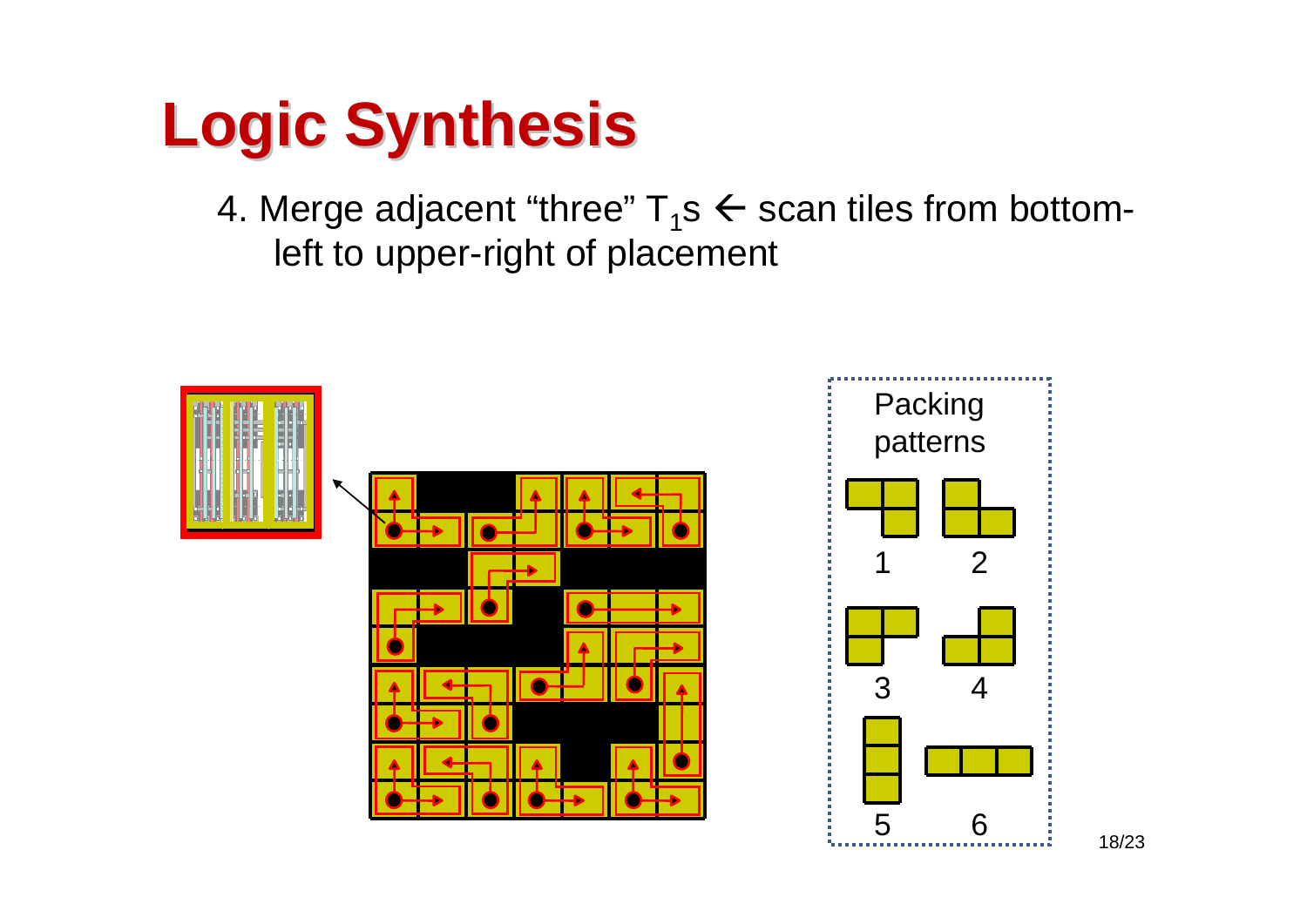# **Routing Architecture Routing Architecture**

- $\bullet$  **A grid** (made of M3+M4) is placed on top of each tile (two grids for T3)
- Programmable via is used for inter-tile connection

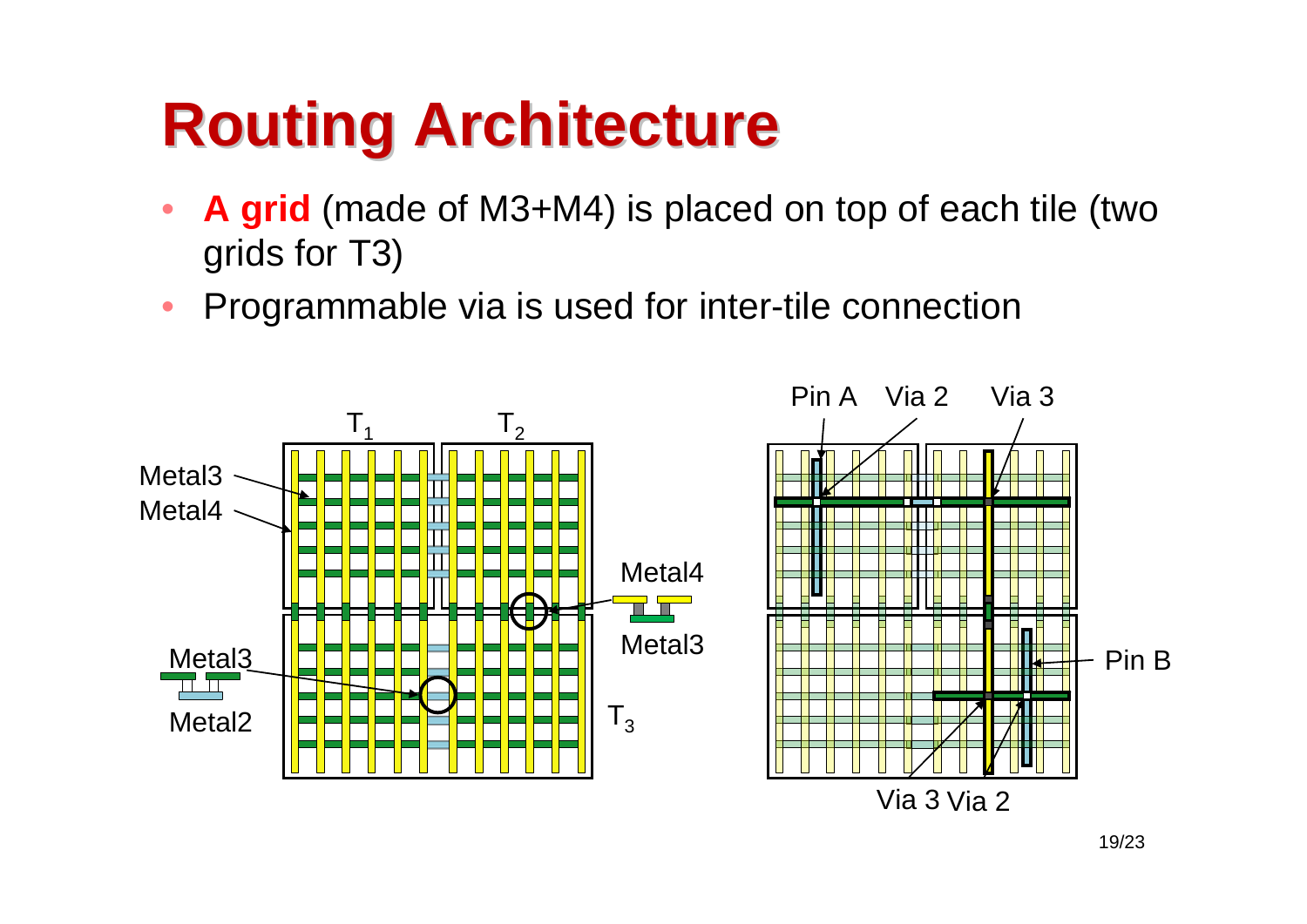# **Experimental Results Experimental Results**

- $\bullet$  Area-optimized design
	- $-$  SPM/ASIC = 2  $\leftrightarrow$  3 ~ 7 in conventional SA
	- –– Why area increases?  $\rightarrow$  tile height & tile utilization

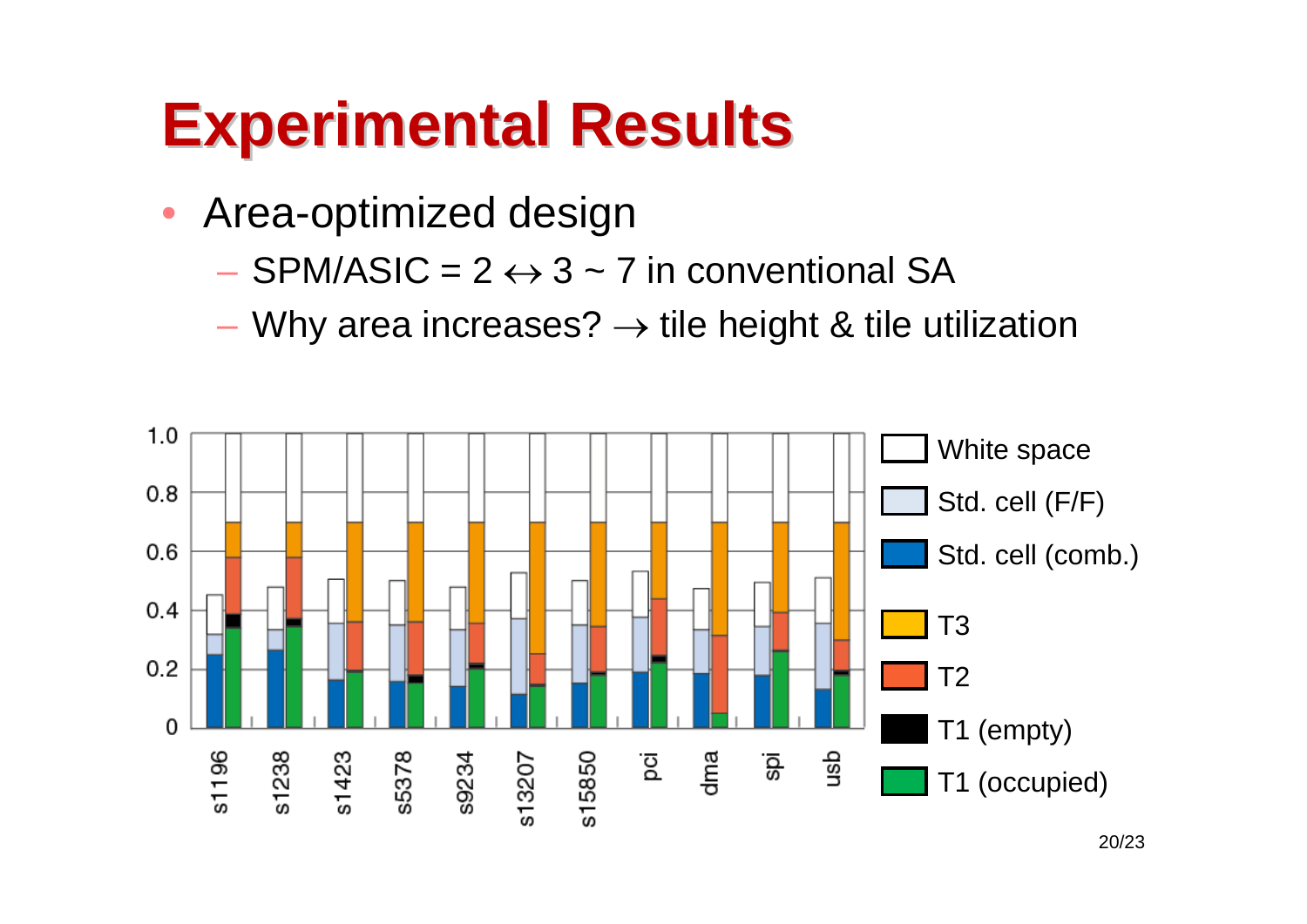# **Experimental Results Experimental Results**

- $\bullet$  Delay-optimized design
	- $-$  SPM/ASIC = 1.2  $\leftrightarrow$  2 ~ 4 in conventional SA
	- –– Why delay increases?  $\rightarrow$  lack of gates & routing arch.

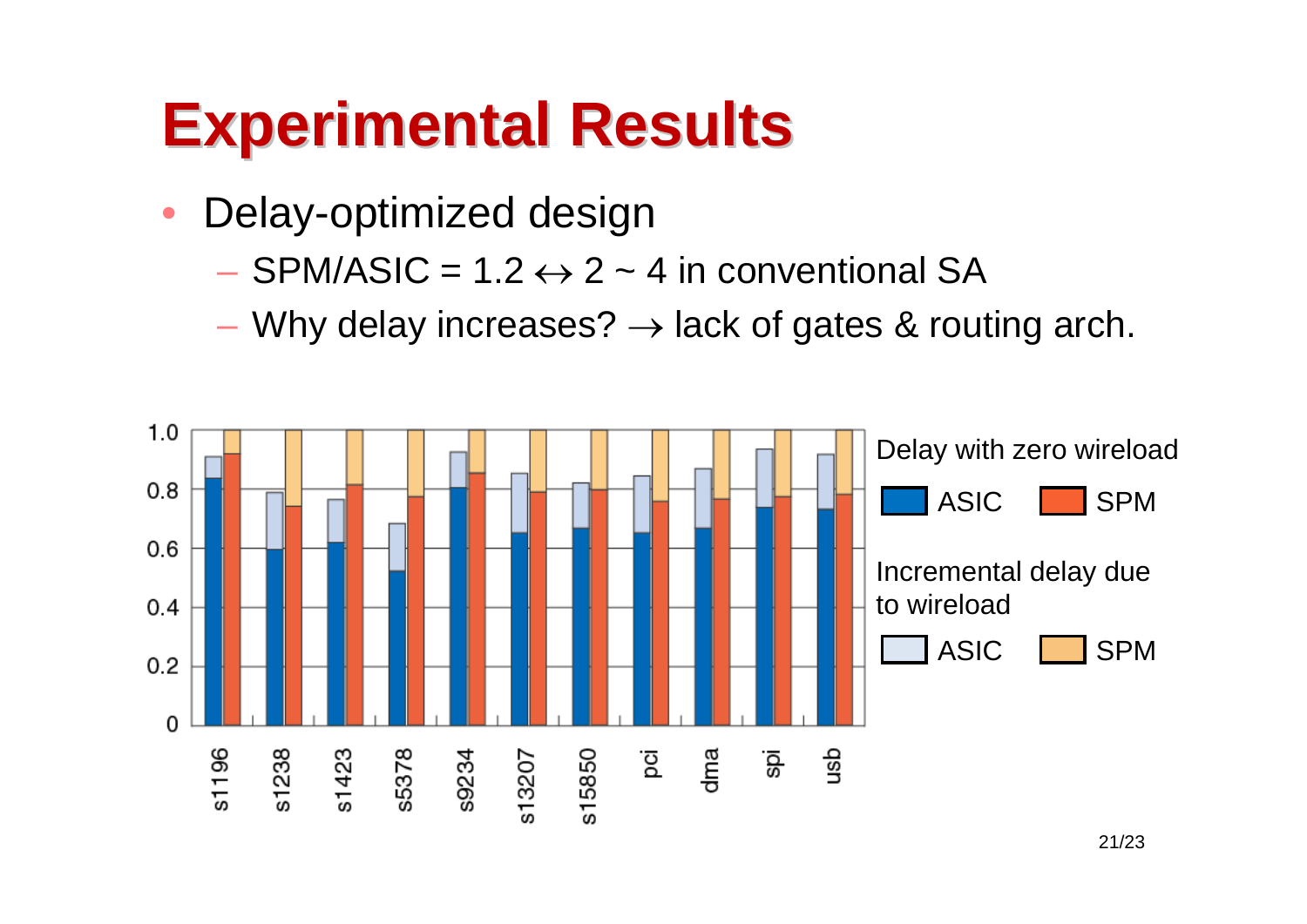### **Experimental Results Experimental Results**

- • Design space (area vs. delay curve)
	- – $-$  Delay opt.  $\rightarrow$  SPM/ASIC = 1.26 (delay), 1.69 (area)
	- – $-$  Area opt.  $\rightarrow$  SPM/ASIC = 0.9 (delay), 2.1 (area)
	- –– Why large gap occur?  $\rightarrow$  lack of gates & tile regularity